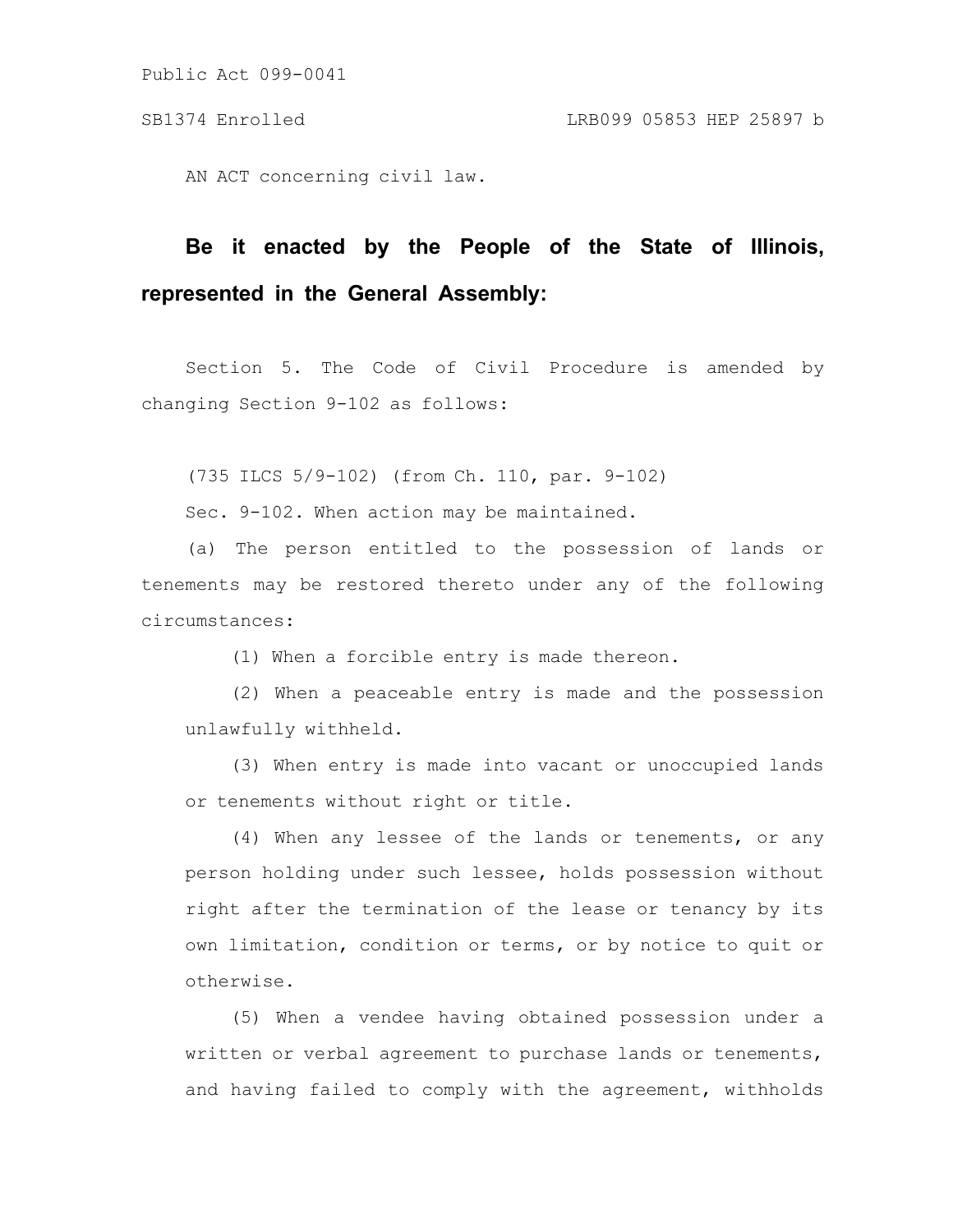possession thereof, after demand in writing by the person entitled to such possession; provided, however, that any such agreement for residential real estate as defined in the Illinois Mortgage Foreclosure Law entered into on or after July 1, 1987 where the purchase price is to be paid in installments over a period in excess of 5 years and the amount unpaid under the terms of the contract at the time of the filing of a foreclosure complaint under Article XV, including principal and due and unpaid interest, is less than 80% of the original purchase price shall be foreclosed under the Illinois Mortgage Foreclosure Law.

This amendatory Act of 1993 is declarative of existing law.

(6) When lands or tenements have been conveyed by any grantor in possession, or sold under the order or judgment of any court in this State, or by virtue of any sale in any mortgage or deed of trust contained and the grantor in possession or party to such order or judgment or to such mortgage or deed of trust, after the expiration of the time of redemption, when redemption is allowed by law, refuses or neglects to surrender possession thereof, after demand in writing by the person entitled thereto, or his or her agent.

(7) When any property is subject to the provisions of the Condominium Property Act, the owner of a unit fails or refuses to pay when due his or her proportionate share of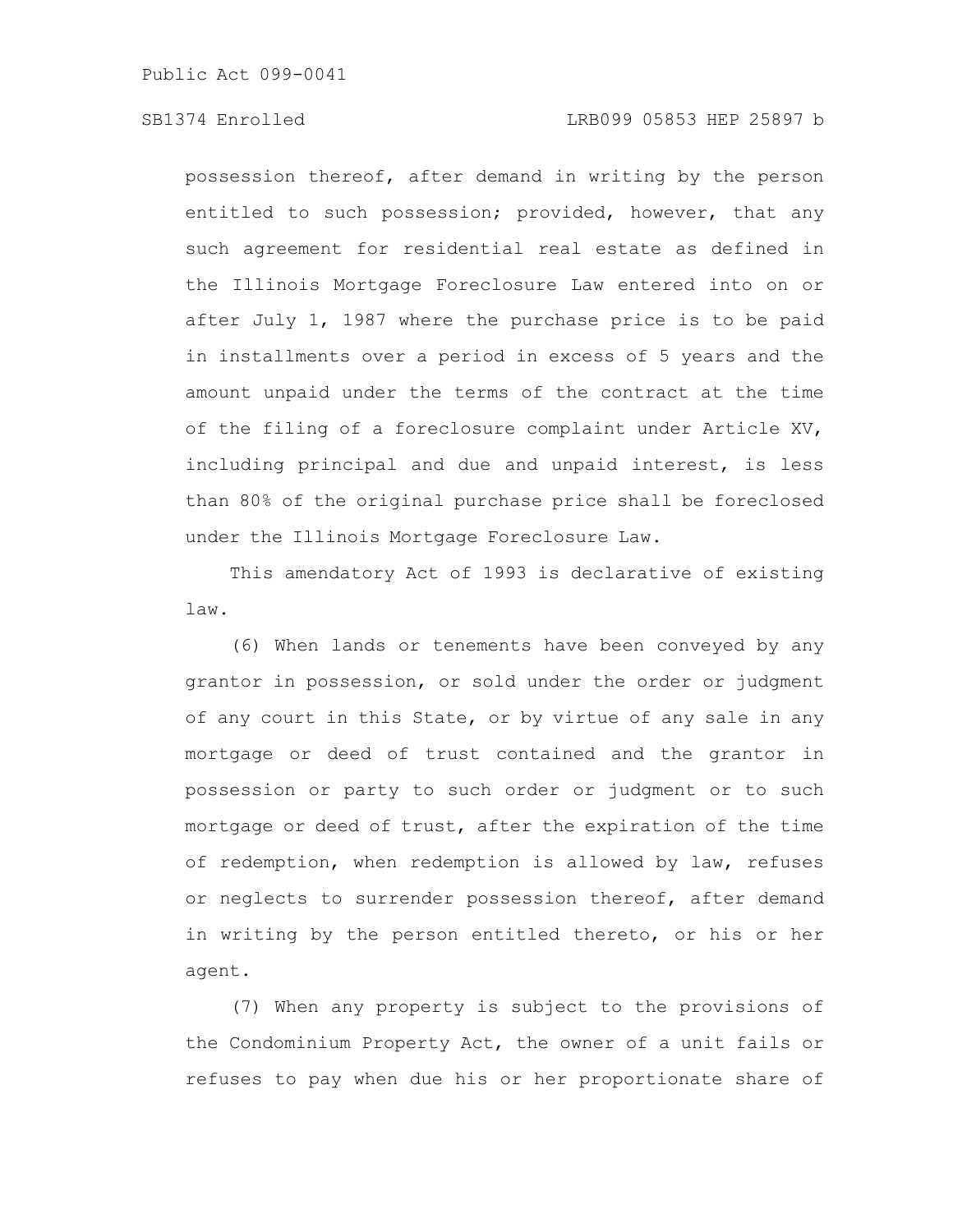the common expenses of such property, or of any other expenses lawfully agreed upon or any unpaid fine, the Board of Managers or its agents have served the demand set forth in Section 9-104.1 of this Article in the manner provided for in that Section and the unit owner has failed to pay the amount claimed within the time prescribed in the demand; or if the lessor-owner of a unit fails to comply with the leasing requirements prescribed by subsection (n) of Section 18 of the Condominium Property Act or by the declaration, by-laws, and rules and regulations of the condominium, or if a lessee of an owner is in breach of any covenants, rules, regulations, or by-laws of the condominium, and the Board of Managers or its agents have served the demand set forth in Section 9-104.2 of this Article in the manner provided in that Section.

(8) When any property is subject to the provisions of a declaration establishing a common interest community and requiring the unit owner to pay regular or special assessments for the maintenance or repair of common areas owned in common by all of the owners of the common interest community or by the community association and maintained for the use of the unit owners or of any other expenses of the association lawfully agreed upon, and the unit owner fails or refuses to pay when due his or her proportionate share of such assessments or expenses and the board or its agents have served the demand set forth in Section 9-104.1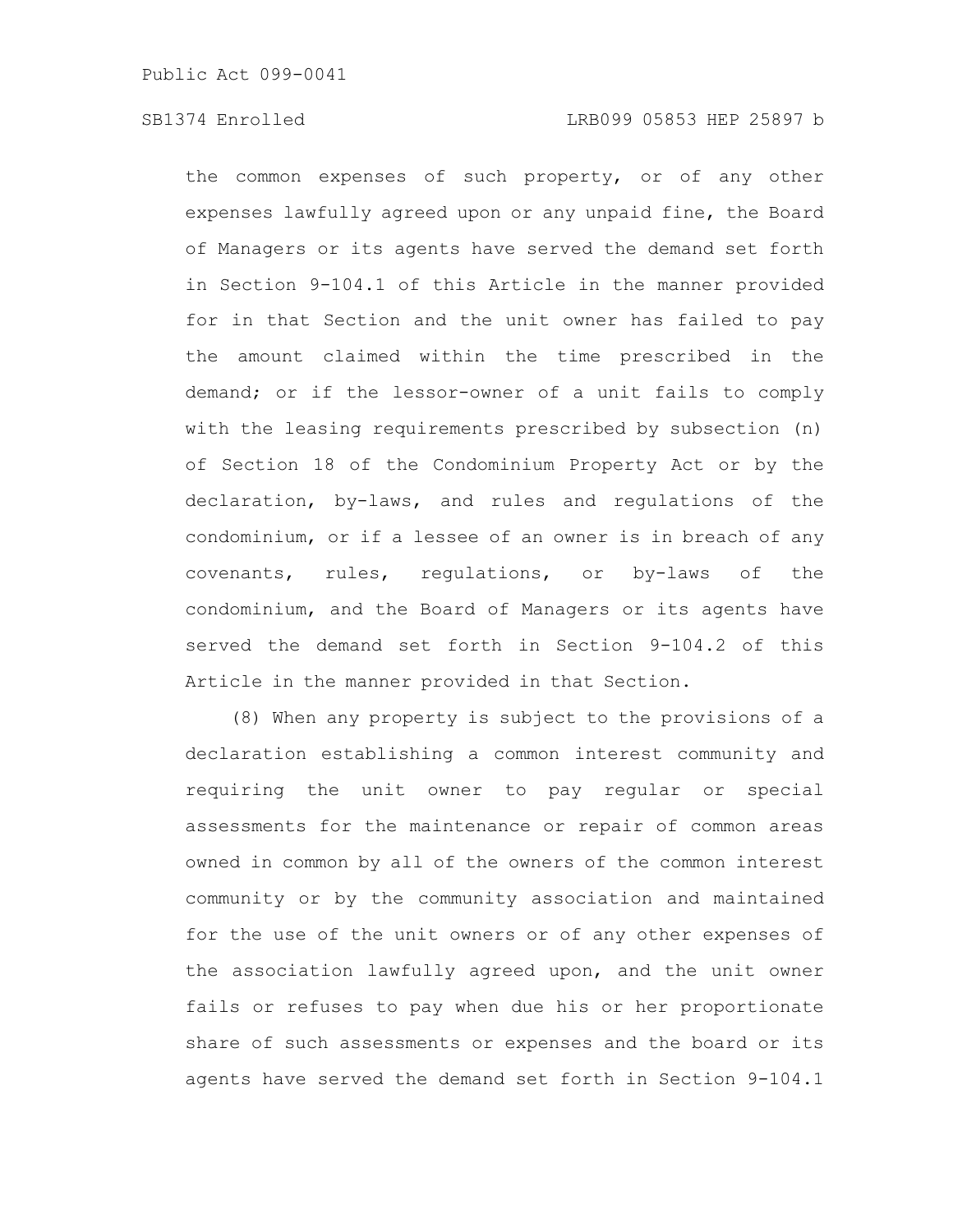of this Article in the manner provided for in that Section and the unit owner has failed to pay the amount claimed within the time prescribed in the demand.

(b) The provisions of paragraph (8) of subsection (a) of Section 9-102 and Section 9-104.3 of this Act shall not apply to any common interest community unless (1) the association is a not-for-profit corporation or a limited liability company, (2) unit owners are authorized to attend meetings of the board of directors or board of managers of the association in the same manner as provided for condominiums under the Condominium Property Act, and (3) the board of managers or board of directors of the common interest community association has, subsequent to the effective date of this amendatory Act of 1984 voted to have the provisions of this Article apply to such association and has delivered or mailed notice of such action to the unit owners or unless the declaration of the association is recorded after the effective date of this amendatory Act of 1985.

(c) For purposes of this Article:

(1) "Common interest community" means real estate other than a condominium or cooperative with respect to which any person by virtue of his or her ownership of a partial interest or unit therein is obligated to pay for maintenance, improvement, insurance premiums, or real estate taxes of other real estate described in a declaration which is administered by an association.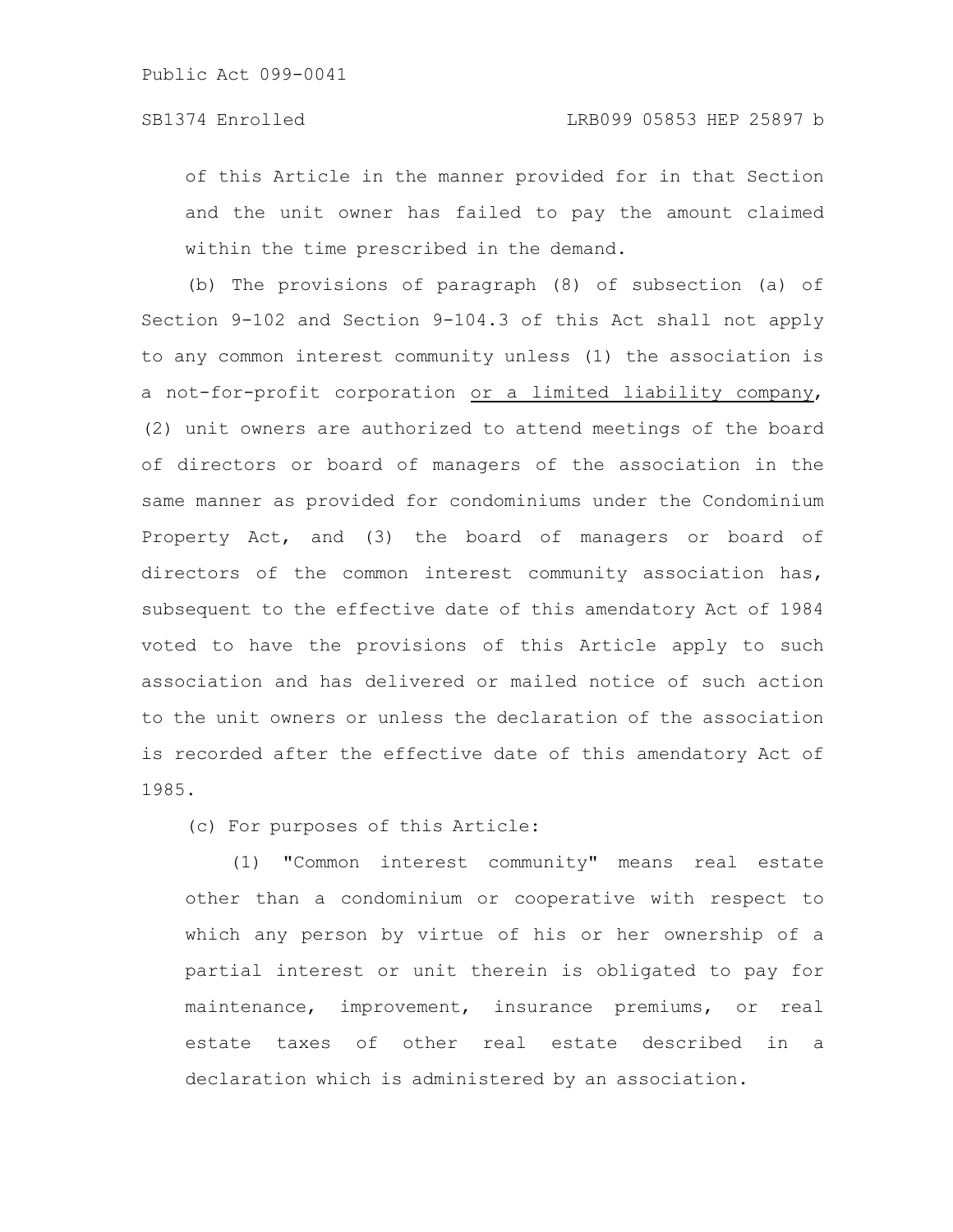(2) "Declaration" means any duly recorded instruments, however designated, that have created a common interest community and any duly recorded amendments to those instruments.

(3) "Unit" means a physical portion of the common interest community designated by separate ownership or occupancy by boundaries which are described in a declaration.

(4) "Unit owners' association" or "association" means the association of all owners of units in the common interest community acting pursuant to the declaration.

(d) If the board of a common interest community elects to have the provisions of this Article apply to such association or the declaration of the association is recorded after the effective date of this amendatory Act of 1985, the provisions of subsections (c) through (h) of Section 18.5 of the Condominium Property Act applicable to a Master Association and condominium unit subject to such association under subsections (c) through (h) of Section 18.5 shall be applicable to the community associations and to its unit owners.

(Source: P.A. 88-47; 89-41, eff. 6-23-95; 89-626, eff. 8-9-96.)

Section 10. The Common Interest Community Association Act is amended by changing Sections 1-5, 1-20, 1-25, 1-30, and 1-50 as follows: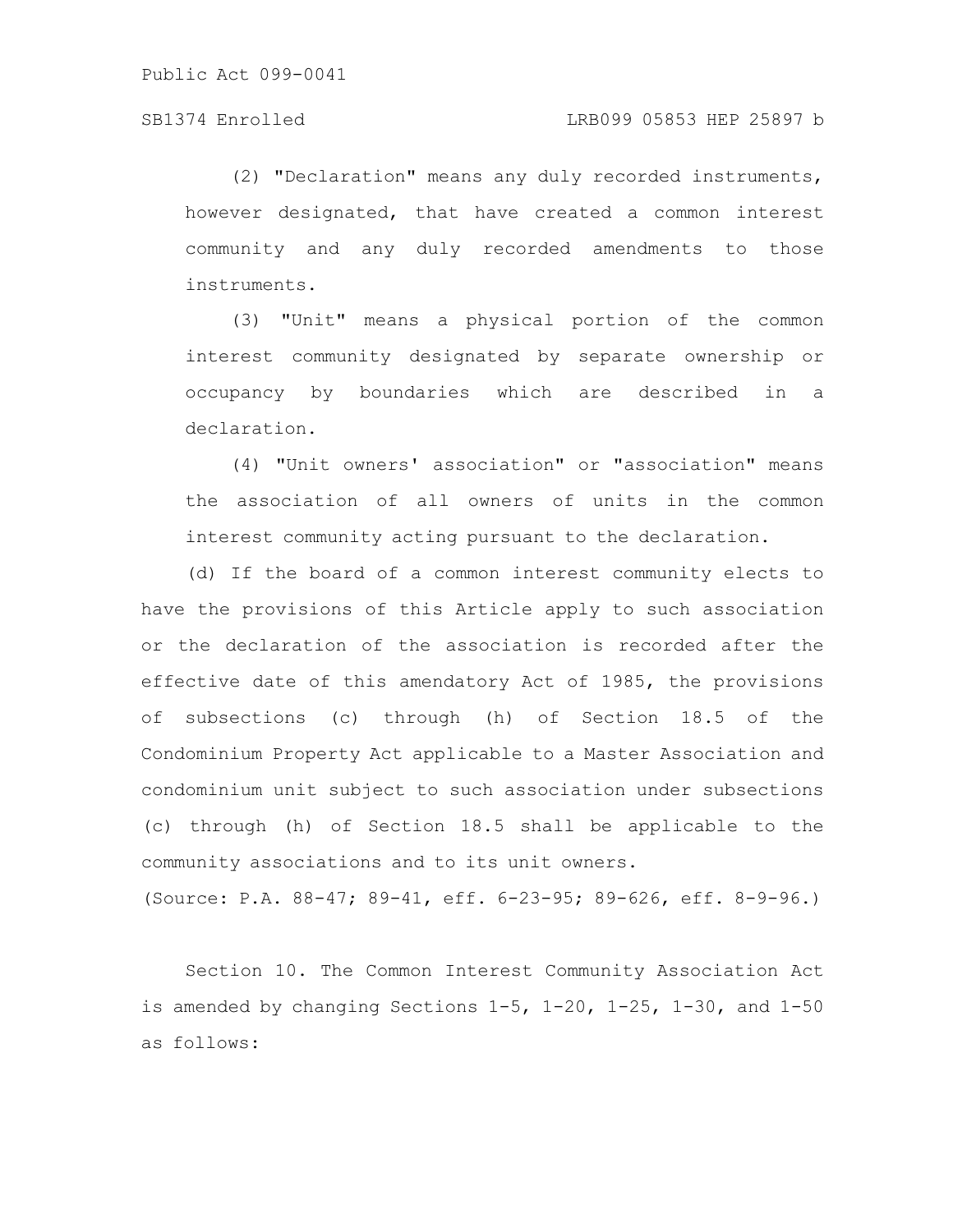(765 ILCS 160/1-5)

Sec. 1-5. Definitions. As used in this Act, unless the context otherwise requires:

"Acceptable technological means" includes, without limitation, electronic transmission over the Internet or other network, whether by direct connection, intranet, telecopier, or electronic mail.

"Association" or "common interest community association" means the association of all the members of a common interest community, acting pursuant to bylaws or an operating agreement through its duly elected board of managers or board of directors.

"Board" means a common interest community association's board of managers or board of directors, whichever is applicable.

"Board member" or "member of the board" means a member of the board of managers or the board of directors, whichever is applicable.

"Board of directors" means, for a common interest community that has been incorporated as an Illinois not-for-profit corporation, the group of people elected by the members of a common interest community as the governing body to exercise for the members of the common interest community association all powers, duties, and authority vested in the board of directors under this Act and the common interest community association's declaration and bylaws.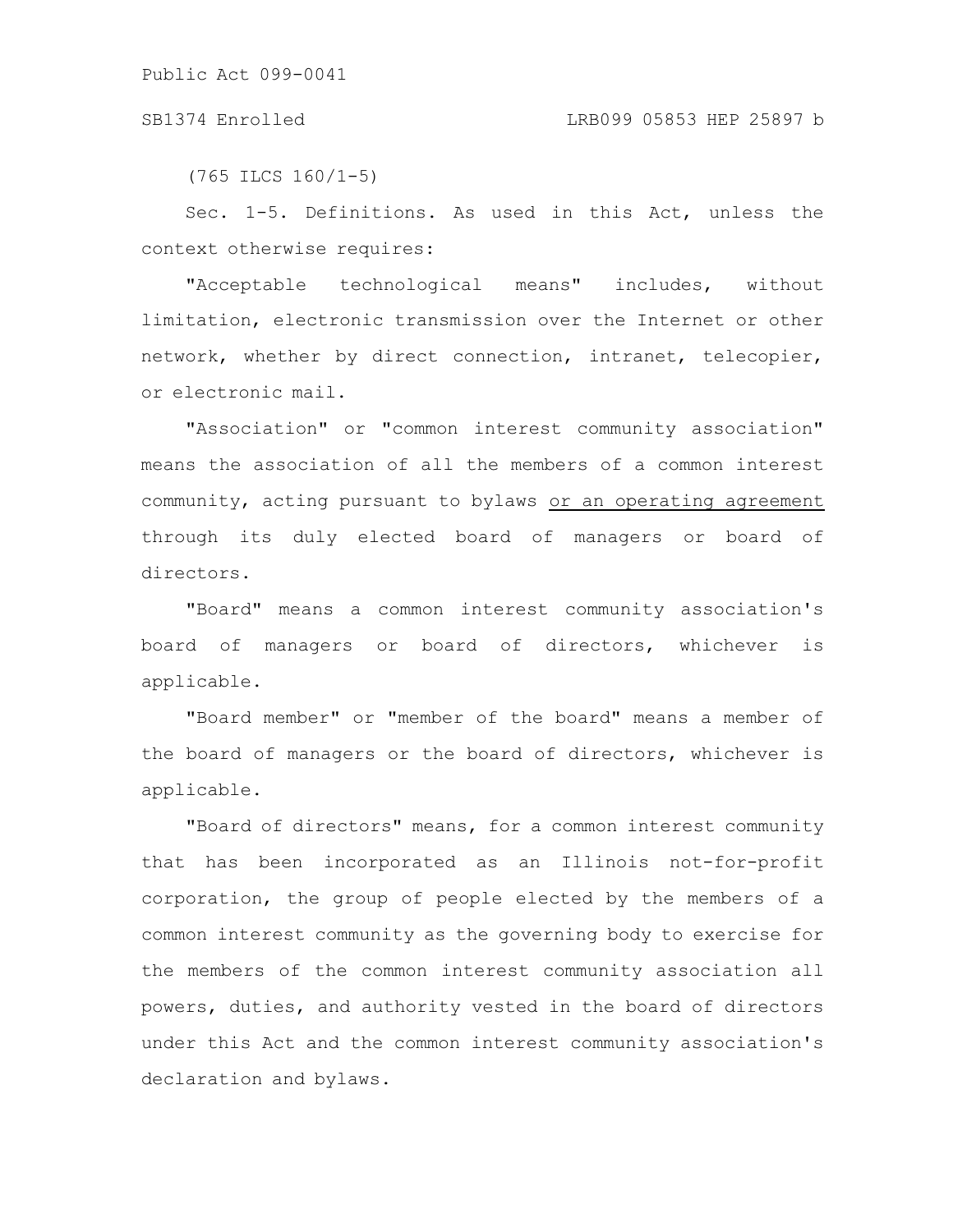### SB1374 Enrolled LRB099 05853 HEP 25897 b

"Board of managers" means, for a common interest community that is an unincorporated association or organized as a limited liability company, the group of people elected by the members of a common interest community as the governing body to exercise for the members of the common interest community association all powers, duties, and authority vested in the board of managers under this Act and the common interest community association's declaration, and bylaws, or operating agreement.

"Building" means all structures, attached or unattached, containing one or more units.

"Common areas" means the portion of the property other than a unit.

"Common expenses" means the proposed or actual expenses affecting the property, including reserves, if any, lawfully assessed by the common interest community association.

"Common interest community" means real estate other than a condominium or cooperative with respect to which any person by virtue of his or her ownership of a partial interest or a unit therein is obligated to pay for the maintenance, improvement, insurance premiums or real estate taxes of common areas described in a declaration which is administered by an association. "Common interest community" may include, but not be limited to, an attached or detached townhome, villa, or single-family home. A "common interest community" does not include a master association.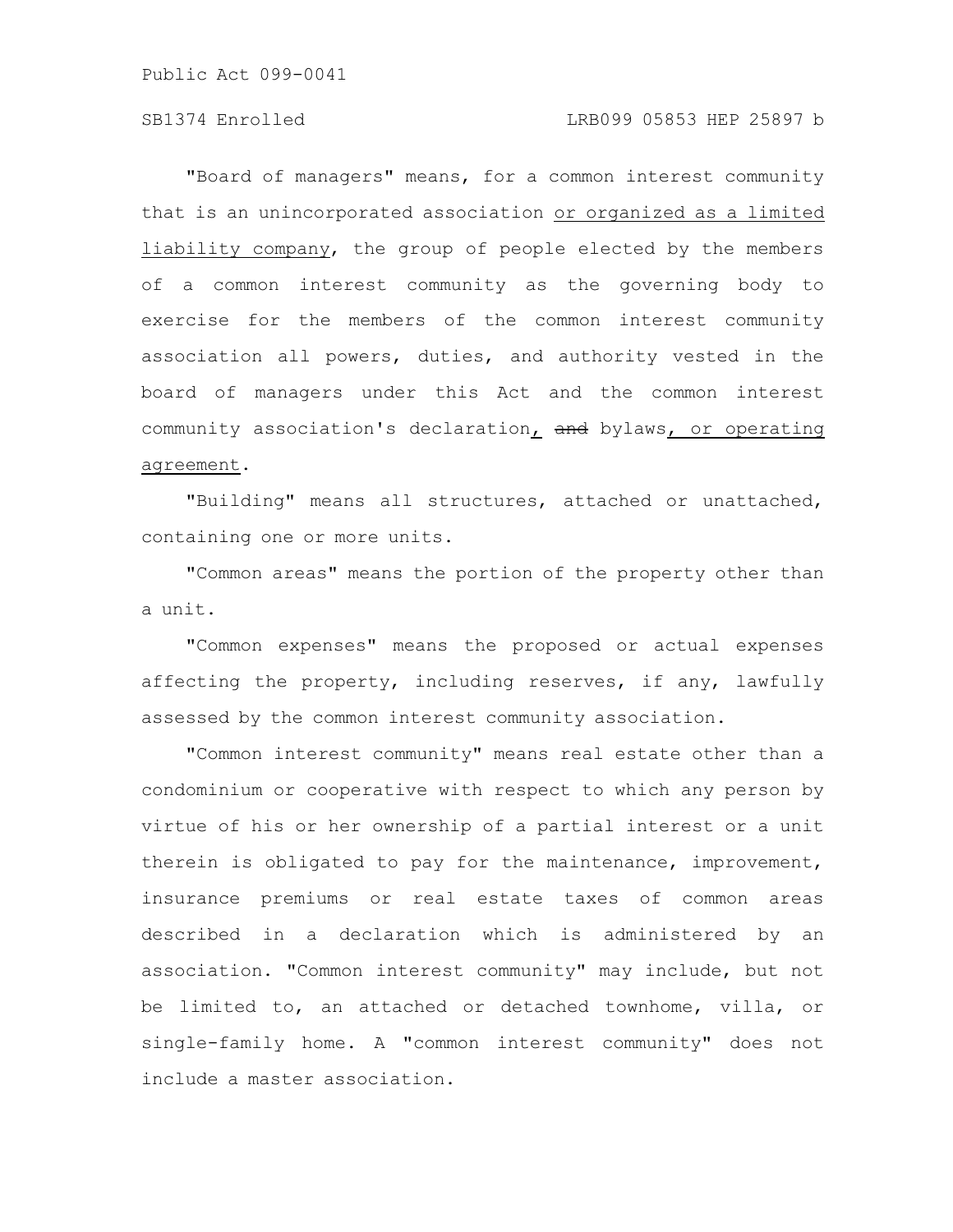"Community instruments" means all documents and authorized amendments thereto recorded by a developer or common interest community association, including, but not limited to, the declaration, bylaws, operating agreement, plat of survey, and rules and regulations.

"Declaration" means any duly recorded instruments, however designated, that have created a common interest community and any duly recorded amendments to those instruments.

"Developer" means any person who submits property legally or equitably owned in fee simple by the person to the provisions of this Act, or any person who offers units legally or equitably owned in fee simple by the person for sale in the ordinary course of such person's business, including any successor to such person's entire interest in the property other than the purchaser of an individual unit.

"Developer control" means such control at a time prior to the election of the board of the common interest community association by a majority of the members other than the developer.

"Electronic transmission" means any form of communication, not directly involving the physical transmission of paper, that creates a record that may be retained, retrieved, and reviewed by a recipient and that may be directly reproduced in paper form by the recipient through an automated process.

"Majority" or "majority of the members" means the owners of more than 50% in the aggregate in interest of the undivided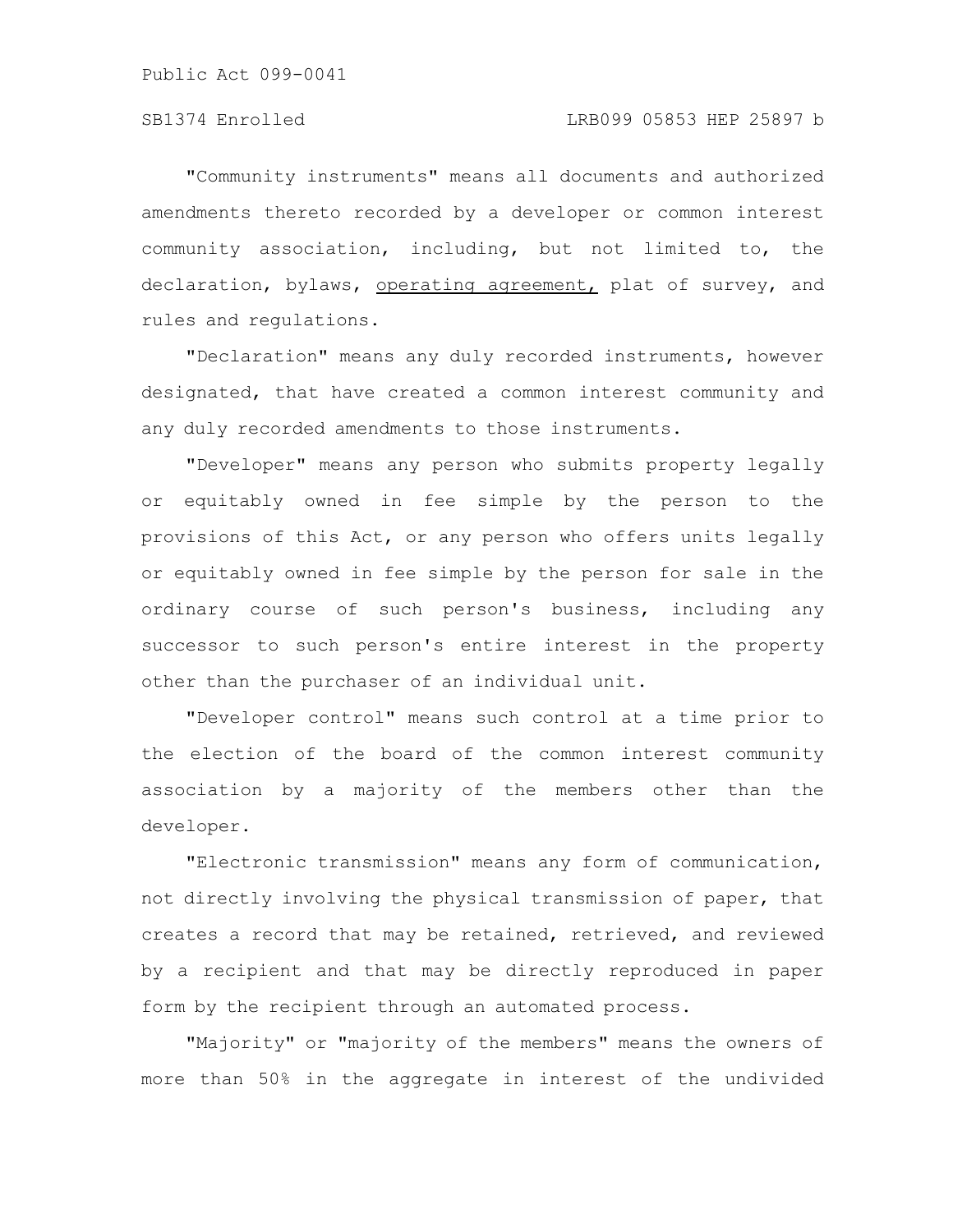### SB1374 Enrolled LRB099 05853 HEP 25897 b

ownership of the common elements. Any specified percentage of the members means such percentage in the aggregate in interest of such undivided ownership. "Majority" or "majority of the members of the board of the common interest community association" means more than 50% of the total number of persons constituting such board pursuant to the bylaws or operating agreement. Any specified percentage of the members of the common interest community association means that percentage of the total number of persons constituting such board pursuant to the bylaws or operating agreement.

"Management company" or "community association manager" means a person, partnership, corporation, or other legal entity entitled to transact business on behalf of others, acting on behalf of or as an agent for an association for the purpose of carrying out the duties, responsibilities, and other obligations necessary for the day to day operation and management of any property subject to this Act.

"Meeting of the board" or "board meeting" means any gathering of a quorum of the members of the board of the common interest community association held for the purpose of conducting board business.

"Member" means the person or entity designated as an owner and entitled to one vote as defined by the community instruments. The terms "member" and "unit owner" may be used interchangeably as defined by the community instruments, except in situations in which a matter of legal title to the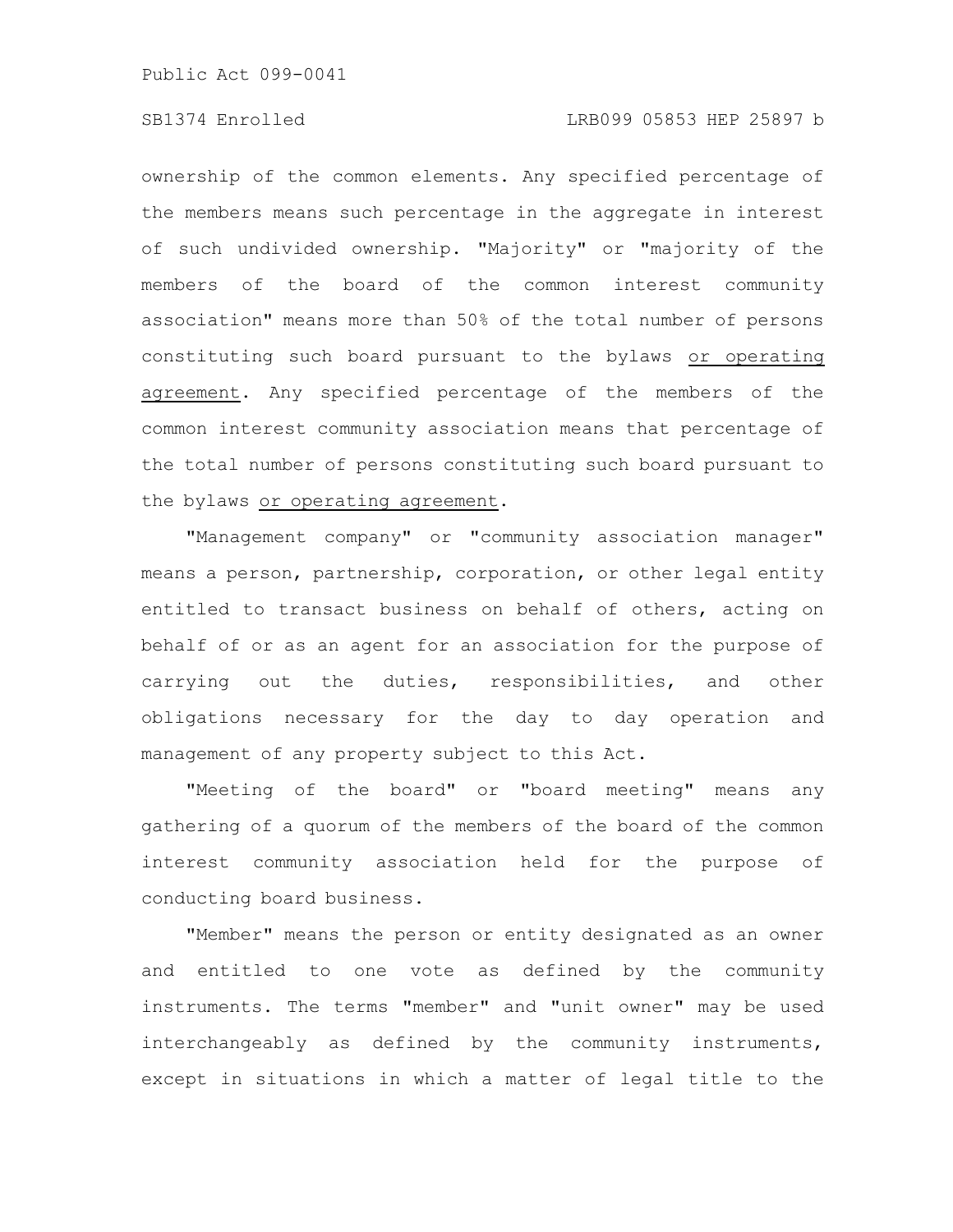unit is involved or at issue, in which case the term "unit owner" would be the applicable term used.

"Membership" means the collective group of members entitled to vote as defined by the community instruments.

"Parcel" means the lot or lots or tract or tracts of land described in the declaration as part of a common interest community.

"Person" means a natural individual, corporation, partnership, trustee, or other legal entity capable of holding title to real property.

"Plat" means a plat or plats of survey of the parcel and of all units in the common interest community, which may consist of a three-dimensional horizontal and vertical delineation of all such units, structures, easements, and common areas on the property.

"Prescribed delivery method" means mailing, delivering, posting in an association publication that is routinely mailed to all members, electronic transmission, or any other delivery method that is approved in writing by the member and authorized by the community instruments.

"Property" means all the land, property, and space comprising the parcel, all improvements and structures erected, constructed or contained therein or thereon, including any building and all easements, rights, and appurtenances belonging thereto, and all fixtures and equipment intended for the mutual use, benefit, or enjoyment of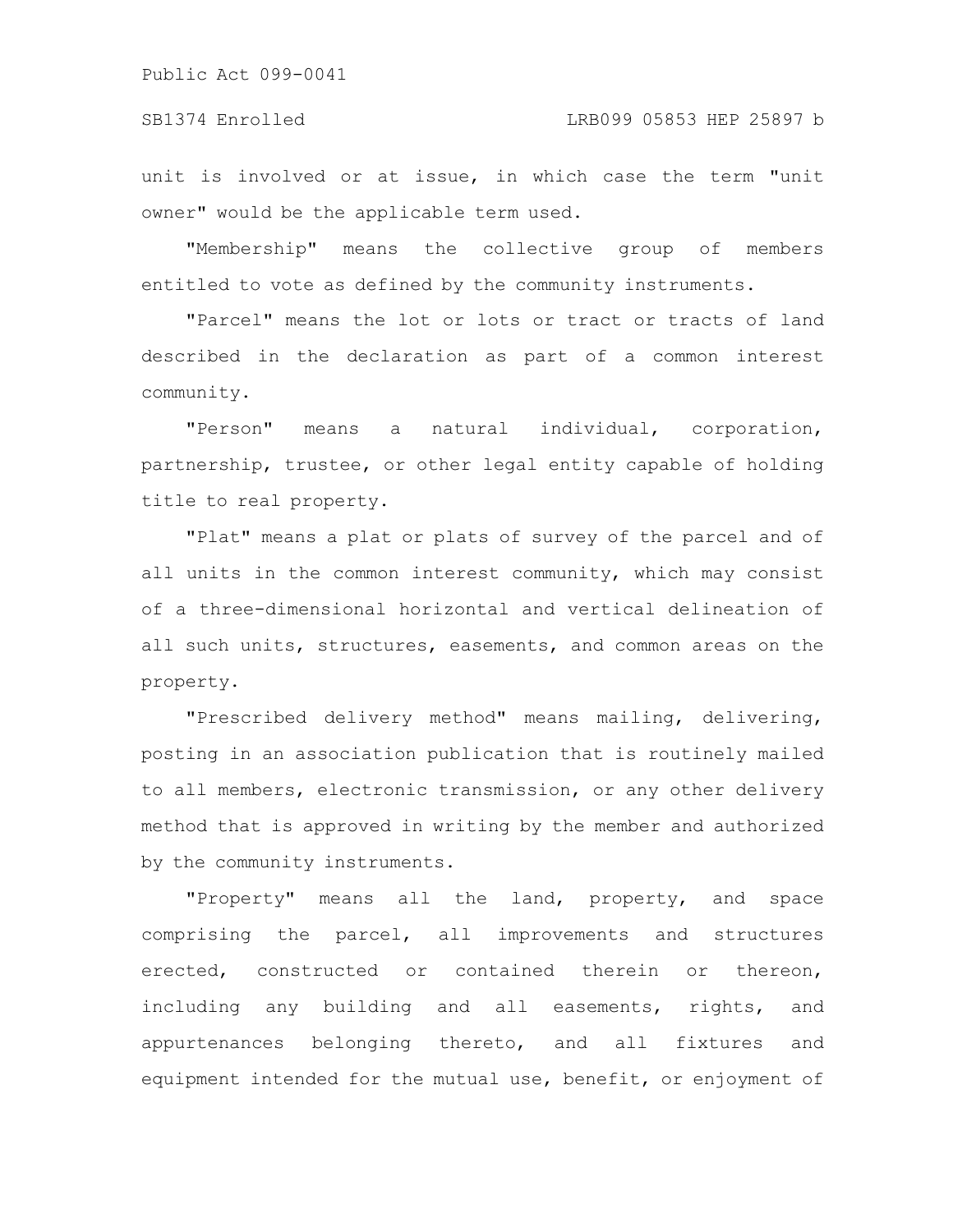the members, under the authority or control of a common interest community association.

"Purchaser" means any person or persons, other than the developer, who purchase a unit in a bona fide transaction for value.

"Record" means to record in the office of the recorder of the county wherein the property is located.

"Reserves" means those sums paid by members which are separately maintained by the common interest community association for purposes specified by the declaration and bylaws of the common interest community association.

"Unit" means a part of the property designed and intended for any type of independent use.

"Unit owner" means the person or persons whose estates or interests, individually or collectively, aggregate fee simple absolute ownership of a unit.

(Source: P.A. 97-605, eff. 8-26-11; 97-1090, eff. 8-24-12; 98-1042, eff. 1-1-15.)

(765 ILCS 160/1-20)

Sec.  $1-20$ . Amendments to the declaration,  $\Theta$ r bylaws, or operating agreement.

(a) The administration of every property shall be governed by the declaration and bylaws or operating agreement, which may either be embodied in the declaration or in a separate instrument, a true copy of which shall be appended to and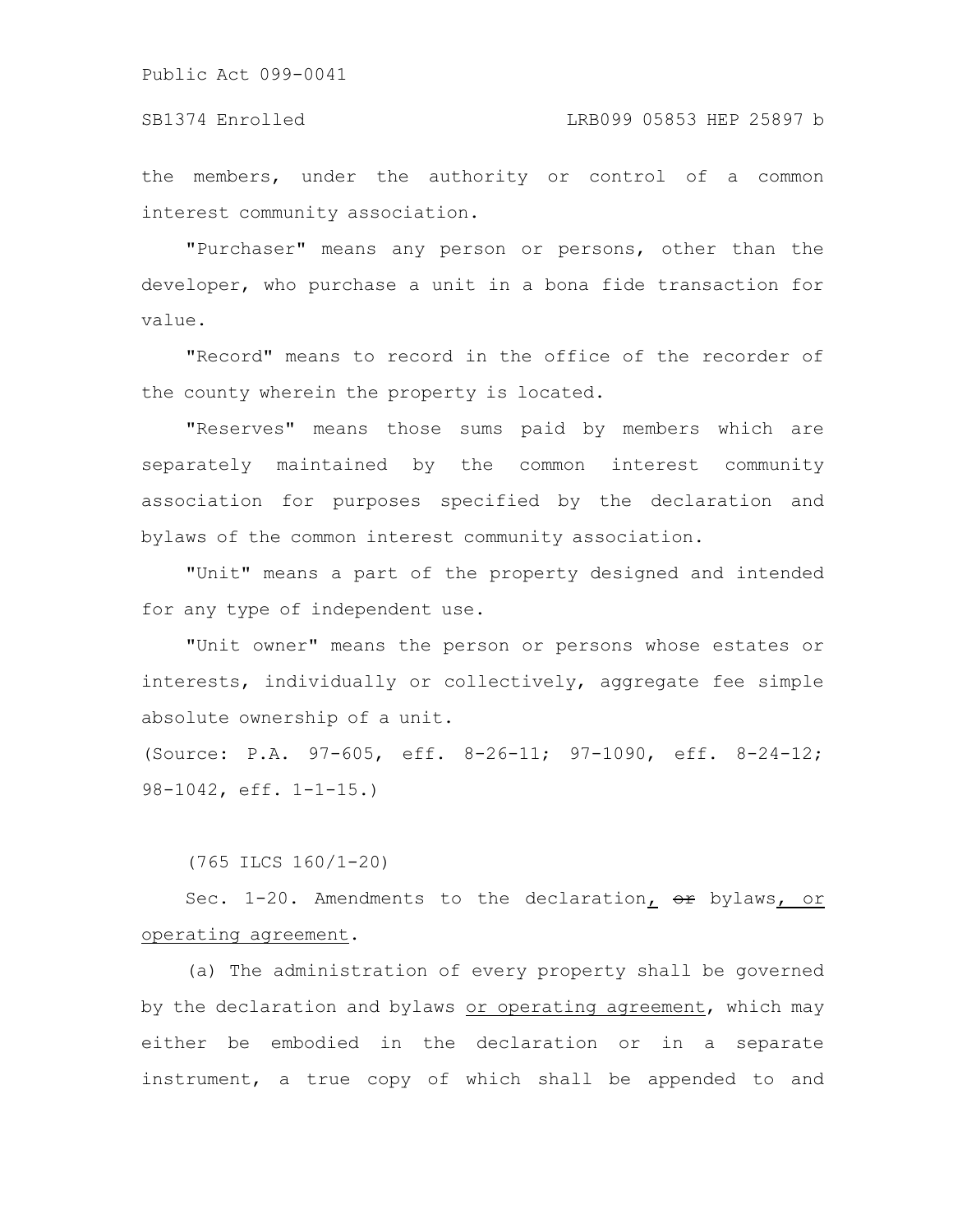### SB1374 Enrolled LRB099 05853 HEP 25897 b

recorded with the declaration. No modification or amendment of the declaration<sub> $I$ </sub>  $\Theta$ <sup>r</sup> bylaws, or operating agreement shall be valid unless the same is set forth in an amendment thereof and such amendment is duly recorded. An amendment of the declaration, or bylaws, or operating agreement shall be deemed effective upon recordation, unless the amendment sets forth a different effective date.

(b) Unless otherwise provided by this Act, amendments to community instruments authorized to be recorded shall be executed and recorded by the president of the board or such other officer authorized by the common interest community association or the community instruments.

(c) If an association that currently permits leasing amends its declaration, bylaws, or rules and regulations to prohibit leasing, nothing in this Act or the declarations, bylaws, rules and regulations of an association shall prohibit a unit owner incorporated under 26 USC 501(c)(3) which is leasing a unit at the time of the prohibition from continuing to do so until such time that the unit owner voluntarily sells the unit; and no special fine, fee, dues, or penalty shall be assessed against the unit owner for leasing its unit.

(d) No action to incorporate a common interest community as a municipality shall commence until an instrument agreeing to incorporation has been signed by two-thirds of the members. (Source: P.A. 96-1400, eff. 7-29-10; 97-605, eff. 8-26-11; 97-1090, eff. 8-24-12.)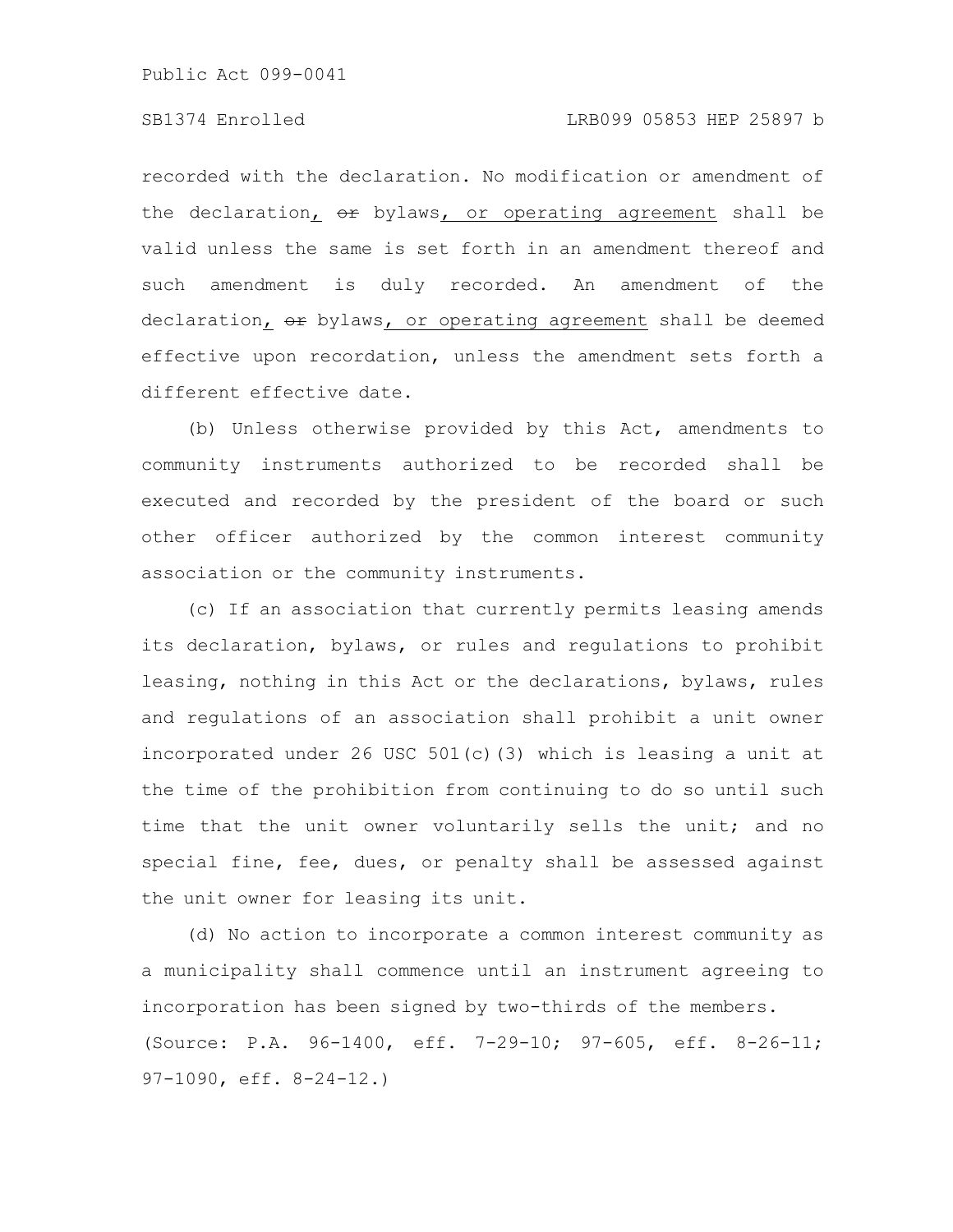(765 ILCS 160/1-25)

Sec. 1-25. Board of managers, board of directors, duties, elections, and voting.

(a) Elections shall be held in accordance with the community instruments, provided that an election shall be held no less frequently than once every 24 months, for the board of managers or board of directors from among the membership of a common interest community association.

(b) (Blank).

(c) The members of the board shall serve without compensation, unless the community instruments indicate otherwise.

(d) No member of the board or officer shall be elected for a term of more than 4 years, but officers and board members may succeed themselves.

(e) If there is a vacancy on the board, the remaining members of the board may fill the vacancy by a two-thirds vote of the remaining board members until the next annual meeting of the membership or until members holding 20% of the votes of the association request a meeting of the members to fill the vacancy for the balance of the term. A meeting of the members shall be called for purposes of filling a vacancy on the board no later than 30 days following the filing of a petition signed by membership holding 20% of the votes of the association requesting such a meeting.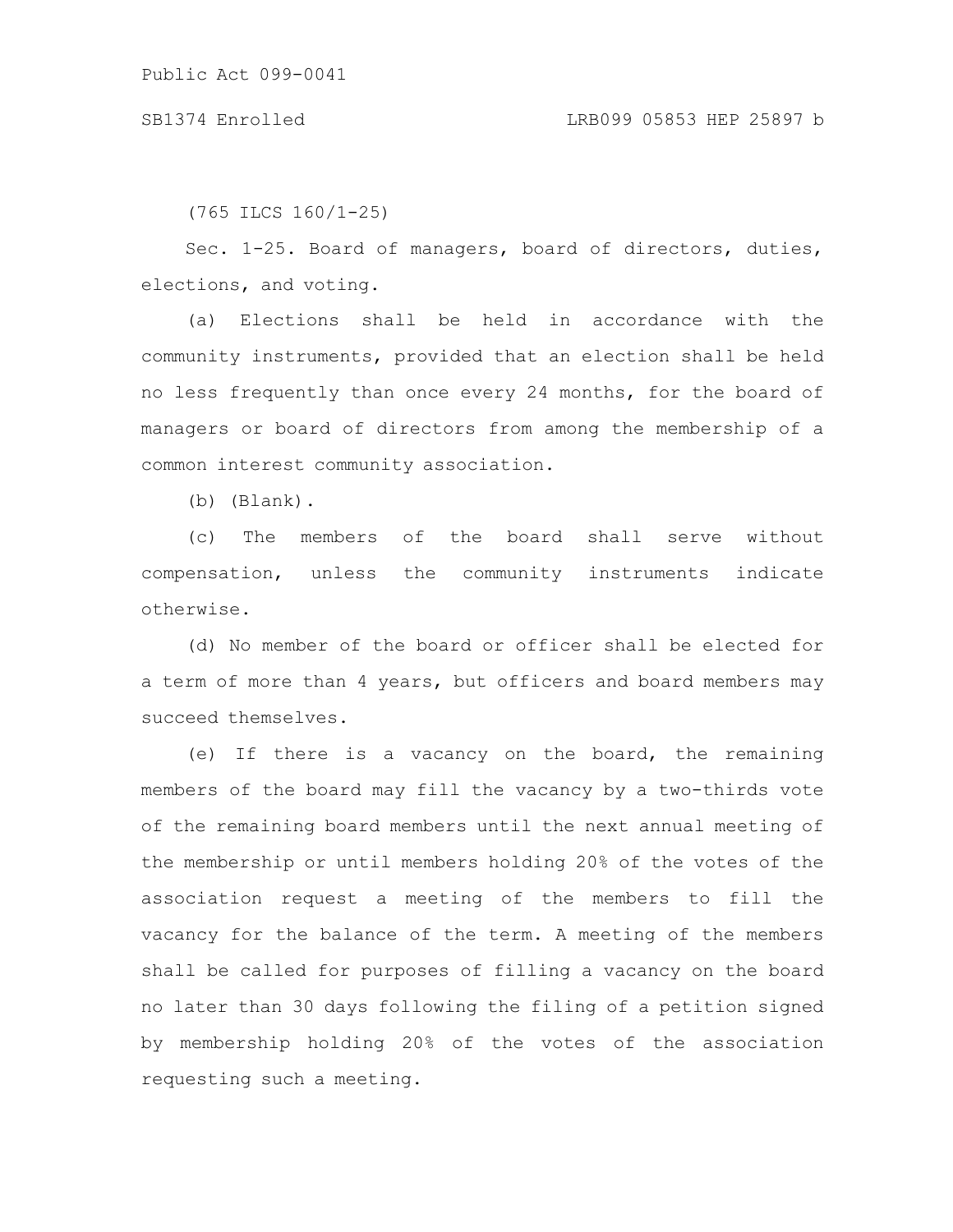(f) There shall be an election of a:

(1) president from among the members of the board, who shall preside over the meetings of the board and of the membership;

(2) secretary from among the members of the board, who shall keep the minutes of all meetings of the board and of the membership and who shall, in general, perform all the duties incident to the office of secretary; and

(3) treasurer from among the members of the board, who shall keep the financial records and books of account.

(g) If no election is held to elect board members within the time period specified in the bylaws, or within a reasonable amount of time thereafter not to exceed 90 days, then 20% of the members may bring an action to compel compliance with the election requirements specified in the bylaws or operating agreement. If the court finds that an election was not held to elect members of the board within the required period due to the bad faith acts or omissions of the board of managers or the board of directors, the members shall be entitled to recover their reasonable attorney's fees and costs from the association. If the relevant notice requirements have been met and an election is not held solely due to a lack of a quorum, then this subsection (g) does not apply.

(h) Where there is more than one owner of a unit and there is only one member vote associated with that unit, if only one of the multiple owners is present at a meeting of the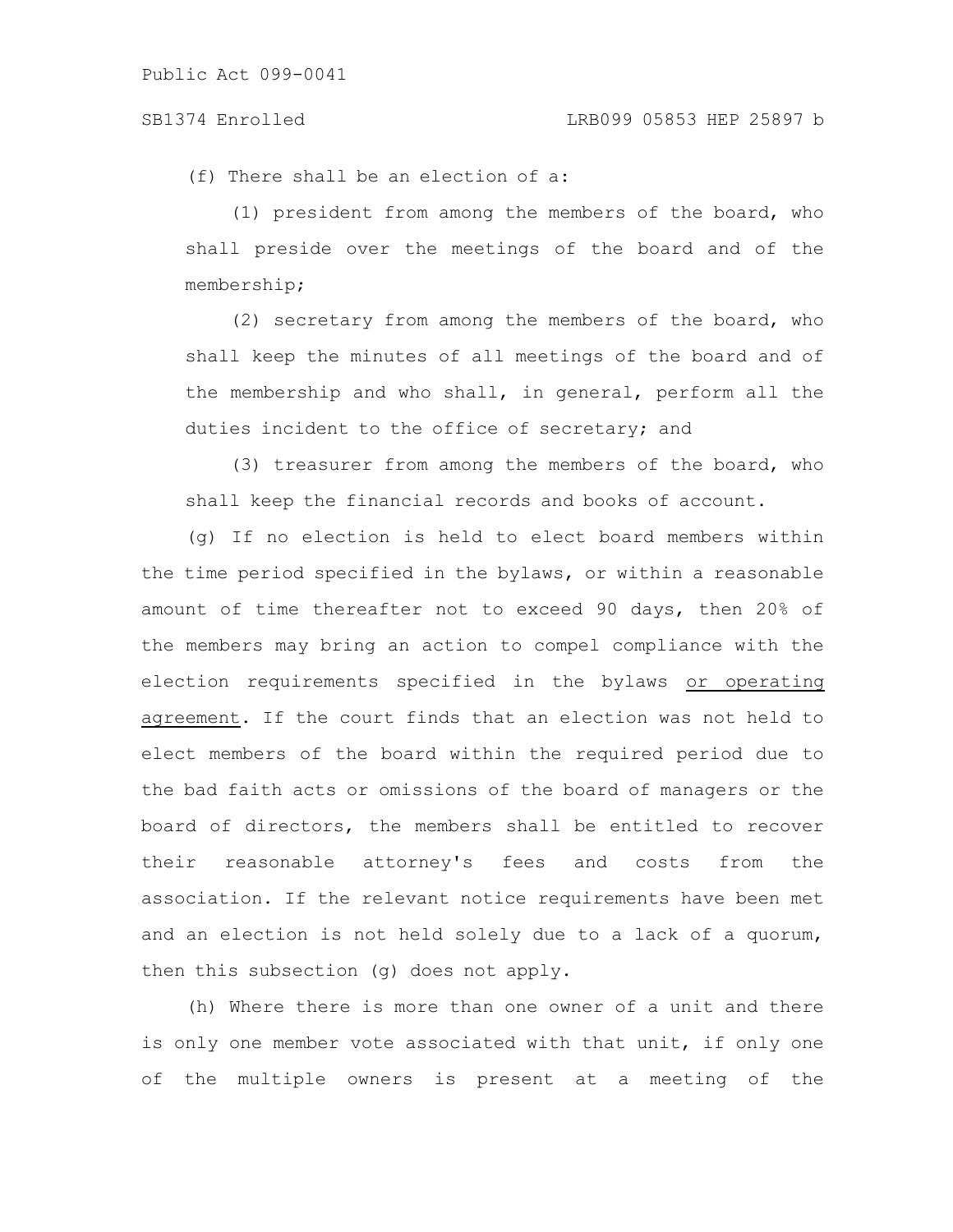membership, he or she is entitled to cast the member vote associated with that unit.

(h-5) A member may vote:

(1) by proxy executed in writing by the member or by his or her duly authorized attorney in fact, provided, however, that the proxy bears the date of execution. Unless the community instruments or the written proxy itself provide otherwise, proxies will not be valid for more than 11 months after the date of its execution; or

(2) by submitting an association-issued ballot in person at the election meeting; or

(3) by submitting an association-issued ballot to the association or its designated agent by mail or other means of delivery specified in the declaration or bylaws; or

(4) by any electronic or acceptable technological means.

Votes cast under any paragraph of this subsection (h-5) are valid for the purpose of establishing a quorum.

(i) The association may, upon adoption of the appropriate rules by the board, conduct elections by electronic or acceptable technological means. Members may not vote by proxy in board elections. Instructions regarding the use of electronic means or acceptable technological means for voting shall be distributed to all members not less than 10 and not more than 30 days before the election meeting. The instruction notice must include the names of all candidates who have given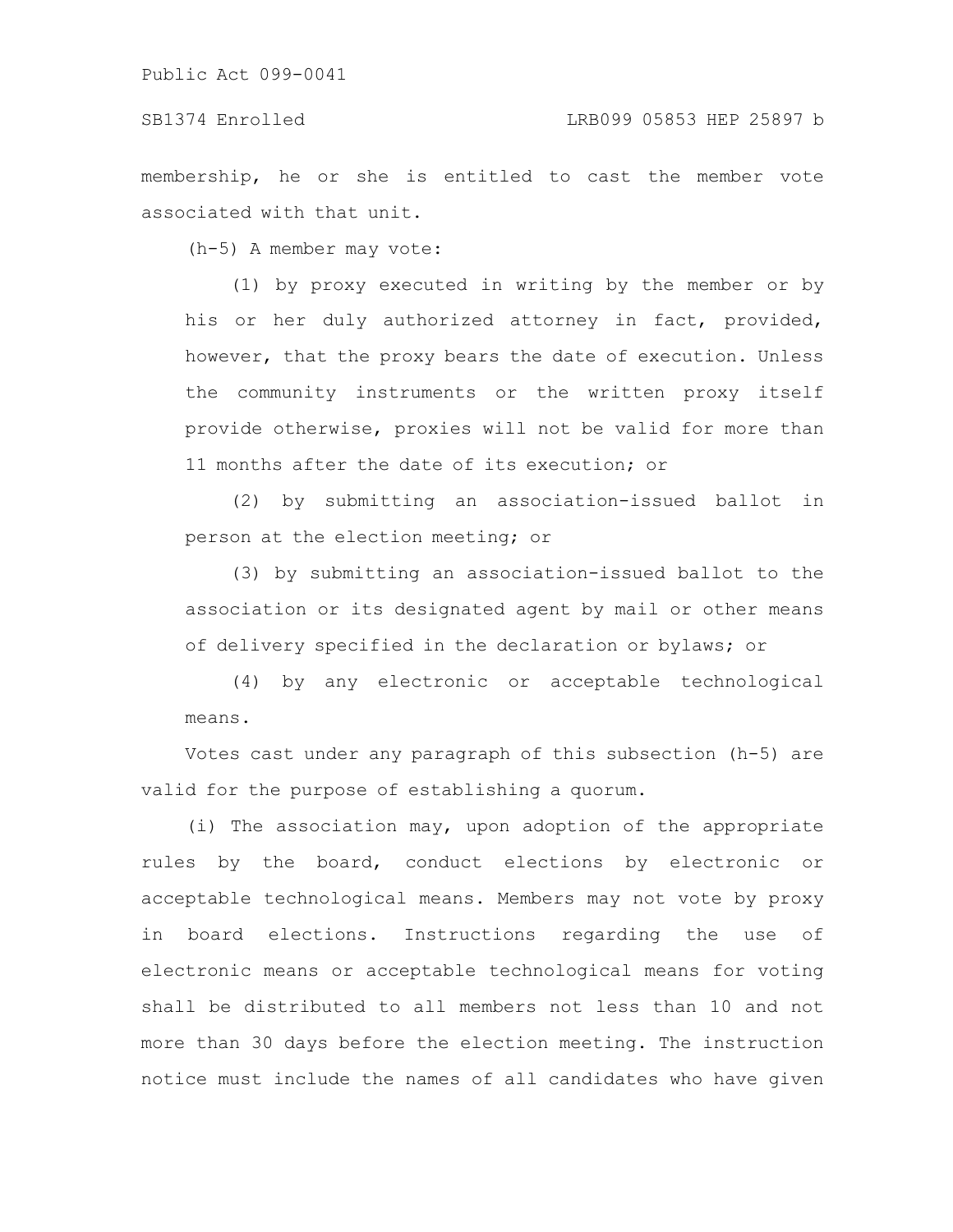the board or its authorized agent timely written notice of their candidacy and must give the person voting through electronic or acceptable technological means the opportunity to cast votes for candidates whose names do not appear on the ballot. The board rules shall provide and the instructions provided to the member shall state that a member who submits a vote using electronic or acceptable technological means may request and cast a ballot in person at the election meeting, and thereby void any vote previously submitted by that member.

(j) Upon proof of purchase, the purchaser of a unit from a seller other than the developer pursuant to an installment contract for purchase shall, during such times as he or she resides in the unit, be counted toward a quorum for purposes of election of members of the board at any meeting of the membership called for purposes of electing members of the board, shall have the right to vote for the members of the board of the common interest community association and to be elected to and serve on the board unless the seller expressly retains in writing any or all of such rights.

(Source: P.A. 97-605, eff. 8-26-11; 97-1090, eff. 8-24-12; 98-1042, eff. 1-1-15.)

(765 ILCS 160/1-30) Sec. 1-30. Board duties and obligations; records. (a) The board shall meet at least 4 times annually. (b) A common interest community association may not enter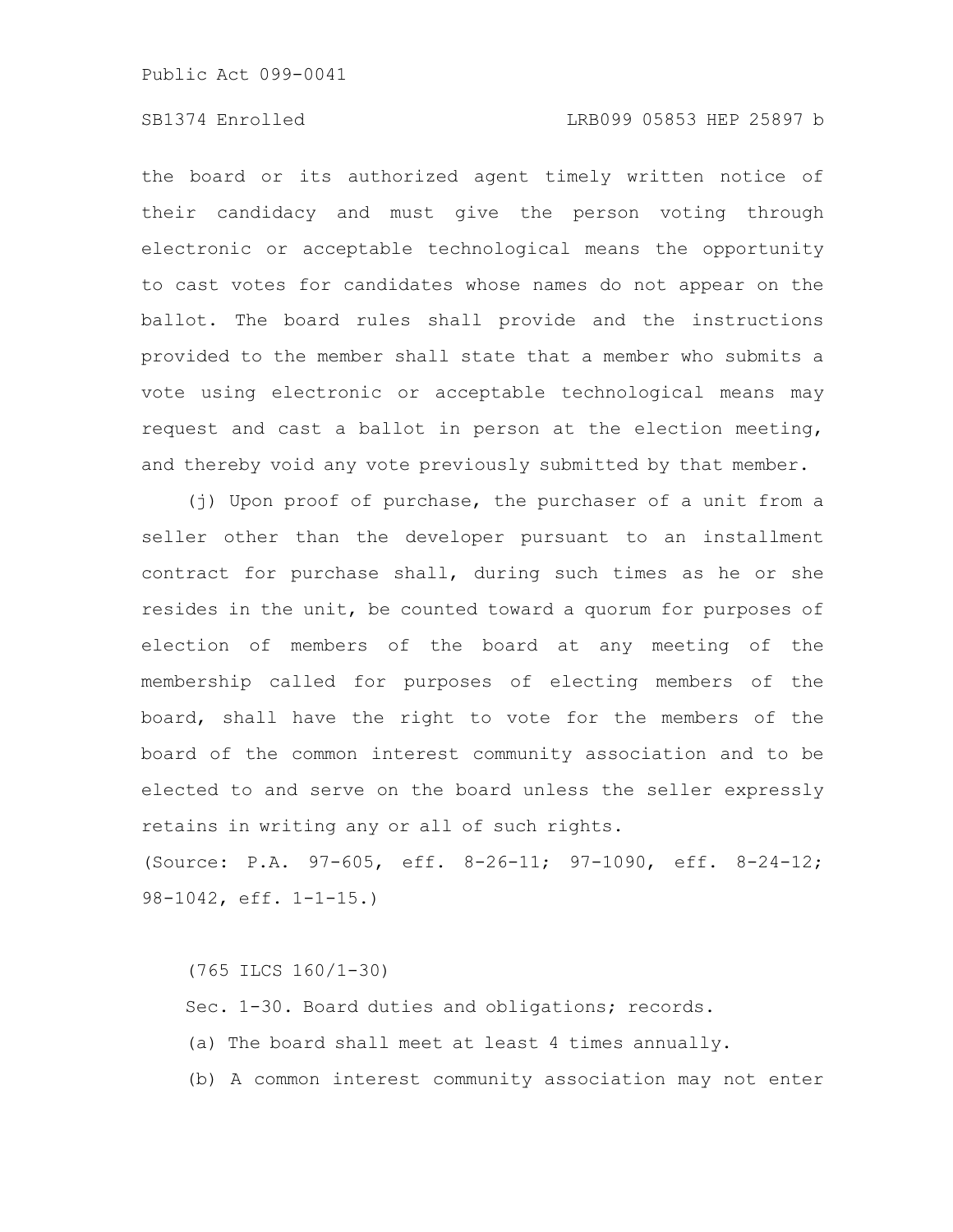into a contract with a current board member, or with a corporation, limited liability company, or partnership in which a board member or a member of his or her immediate family has 25% or more interest, unless notice of intent to enter into the contract is given to members within 20 days after a decision is made to enter into the contract and the members are afforded an opportunity by filing a petition, signed by 20% of the membership, for an election to approve or disapprove the contract; such petition shall be filed within 20 days after such notice and such election shall be held within 30 days after filing the petition. For purposes of this subsection, a board member's immediate family means the board member's spouse, parents, siblings, and children.

(c) The bylaws or operating agreement shall provide for the maintenance, repair, and replacement of the common areas and payments therefor, including the method of approving payment vouchers.

(d) (Blank).

(e) The association may engage the services of a manager or management company.

(f) The association shall have one class of membership unless the declaration,  $er$  bylaws, or operating agreement provide otherwise; however, this subsection (f) shall not be construed to limit the operation of subsection (c) of Section 1-20 of this Act.

(g) The board shall have the power, after notice and an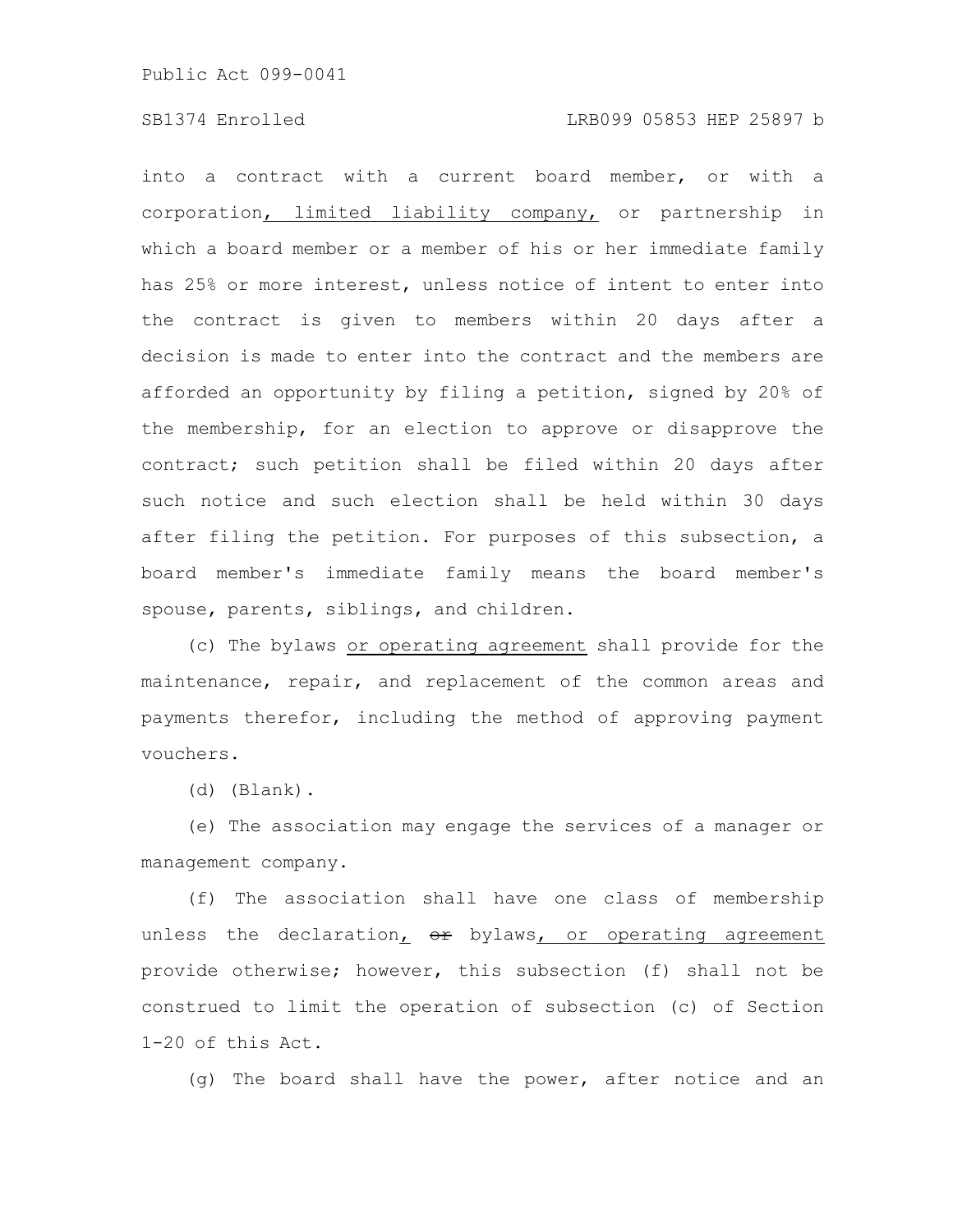opportunity to be heard, to levy and collect reasonable fines from members or unit owners for violations of the declaration, bylaws, operating agreement, and rules and regulations of the common interest community association.

(h) Other than attorney's fees and court or arbitration costs, no fees pertaining to the collection of a member's or unit owner's financial obligation to the association, including fees charged by a manager or managing agent, shall be added to and deemed a part of a member's or unit owner's respective share of the common expenses unless: (i) the managing agent fees relate to the costs to collect common expenses for the association; (ii) the fees are set forth in a contract between the managing agent and the association; and (iii) the authority to add the management fees to a member's or unit owner's respective share of the common expenses is specifically stated in the declaration,  $er$  bylaws, or operating agreement of the association.

(i) Board records.

(1) The board shall maintain the following records of the association and make them available for examination and copying at convenient hours of weekdays by any member or unit owner in a common interest community subject to the authority of the board, their mortgagees, and their duly authorized agents or attorneys:

(i) Copies of the recorded declaration, other community instruments, other duly recorded covenants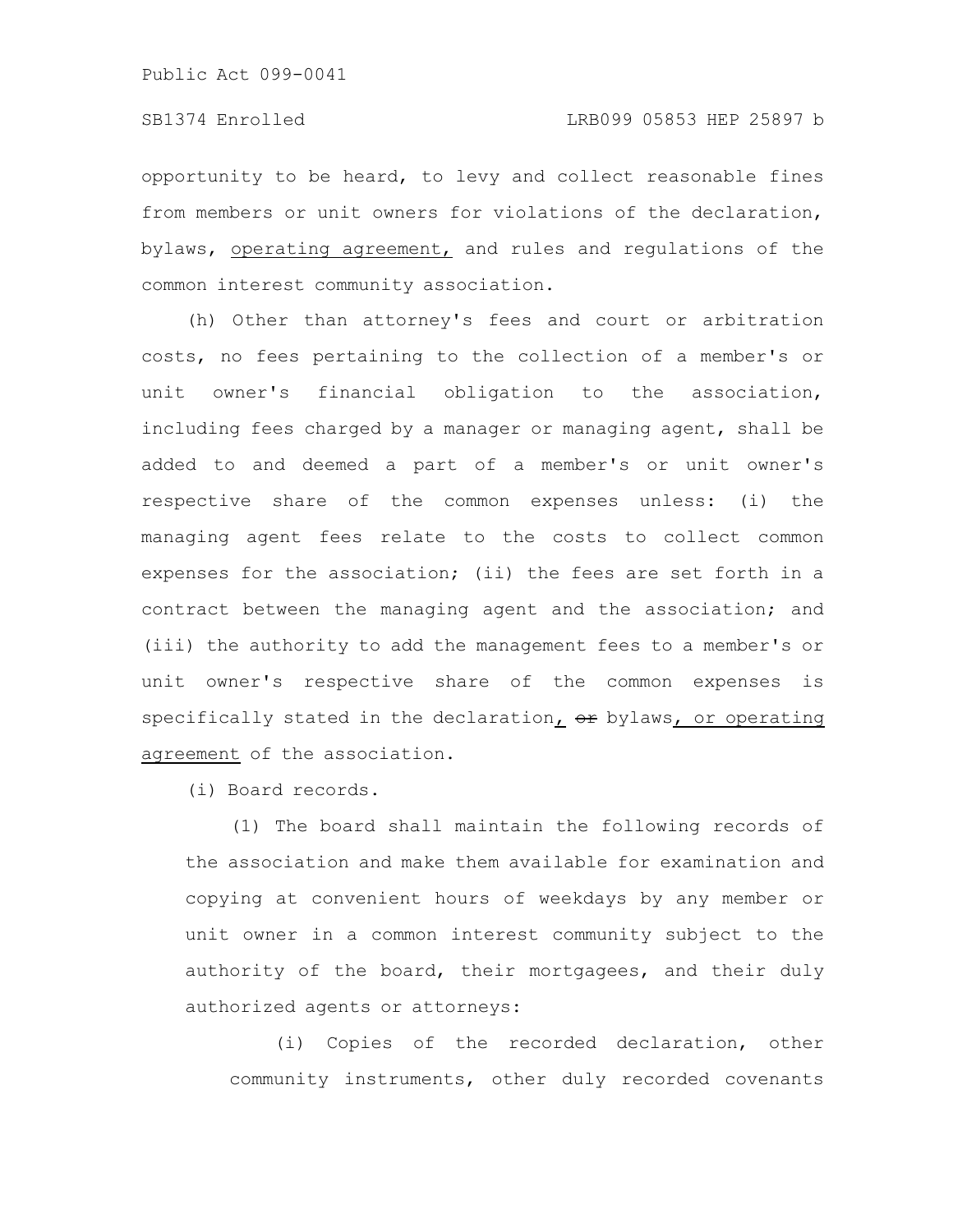SB1374 Enrolled LRB099 05853 HEP 25897 b

and bylaws and any amendments, articles of incorporation, articles of organization, annual reports, and any rules and regulations adopted by the board shall be available. Prior to the organization of the board, the developer shall maintain and make available the records set forth in this paragraph (i) for examination and copying.

(ii) Detailed and accurate records in chronological order of the receipts and expenditures affecting the common areas, specifying and itemizing the maintenance and repair expenses of the common areas and any other expenses incurred, and copies of all contracts, leases, or other agreements entered into by the board shall be maintained.

(iii) The minutes of all meetings of the board which shall be maintained for not less than 7 years.

(iv) With a written statement of a proper purpose, ballots and proxies related thereto, if any, for any election held for the board and for any other matters voted on by the members, which shall be maintained for not less than one year.

(v) With a written statement of a proper purpose, such other records of the board as are available for inspection by members of a not-for-profit corporation pursuant to Section 107.75 of the General Not For Profit Corporation Act of 1986 shall be maintained.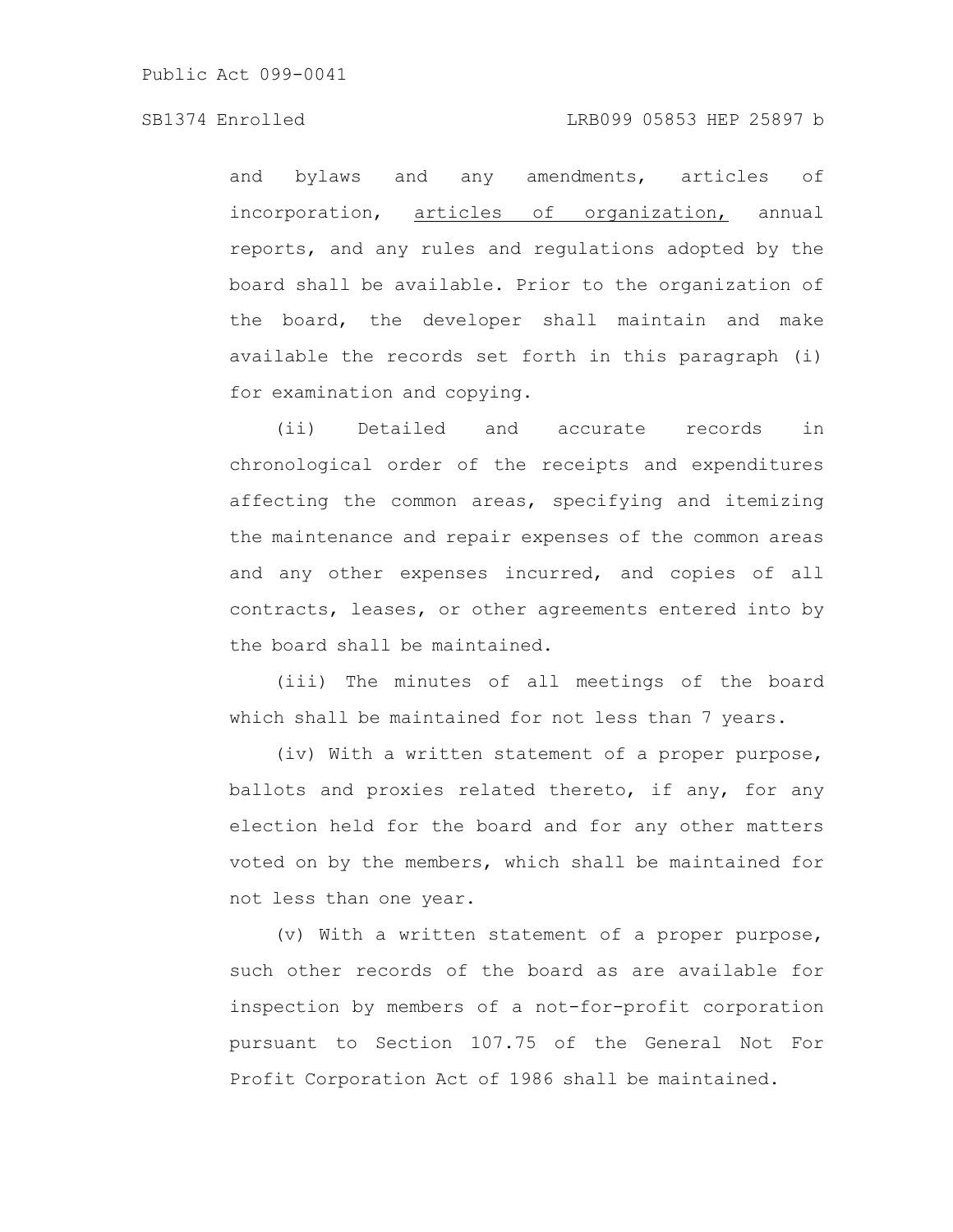(vi) With respect to units owned by a land trust, a living trust, or other legal entity, the trustee, officer, or manager of the entity may designate, in writing, a person to cast votes on behalf of the member or unit owner and a designation shall remain in effect until a subsequent document is filed with the association.

(2) Where a request for records under this subsection is made in writing to the board or its agent, failure to provide the requested record or to respond within 30 days shall be deemed a denial by the board.

(3) A reasonable fee may be charged by the board for the cost of retrieving and copying records properly requested.

(4) If the board fails to provide records properly requested under paragraph (1) of this subsection (i) within the time period provided in that paragraph (1), the member may seek appropriate relief and shall be entitled to an award of reasonable attorney's fees and costs if the member prevails and the court finds that such failure is due to the acts or omissions of the board of managers or the board of directors.

(j) The board shall have standing and capacity to act in a representative capacity in relation to matters involving the common areas or more than one unit, on behalf of the members or unit owners as their interests may appear.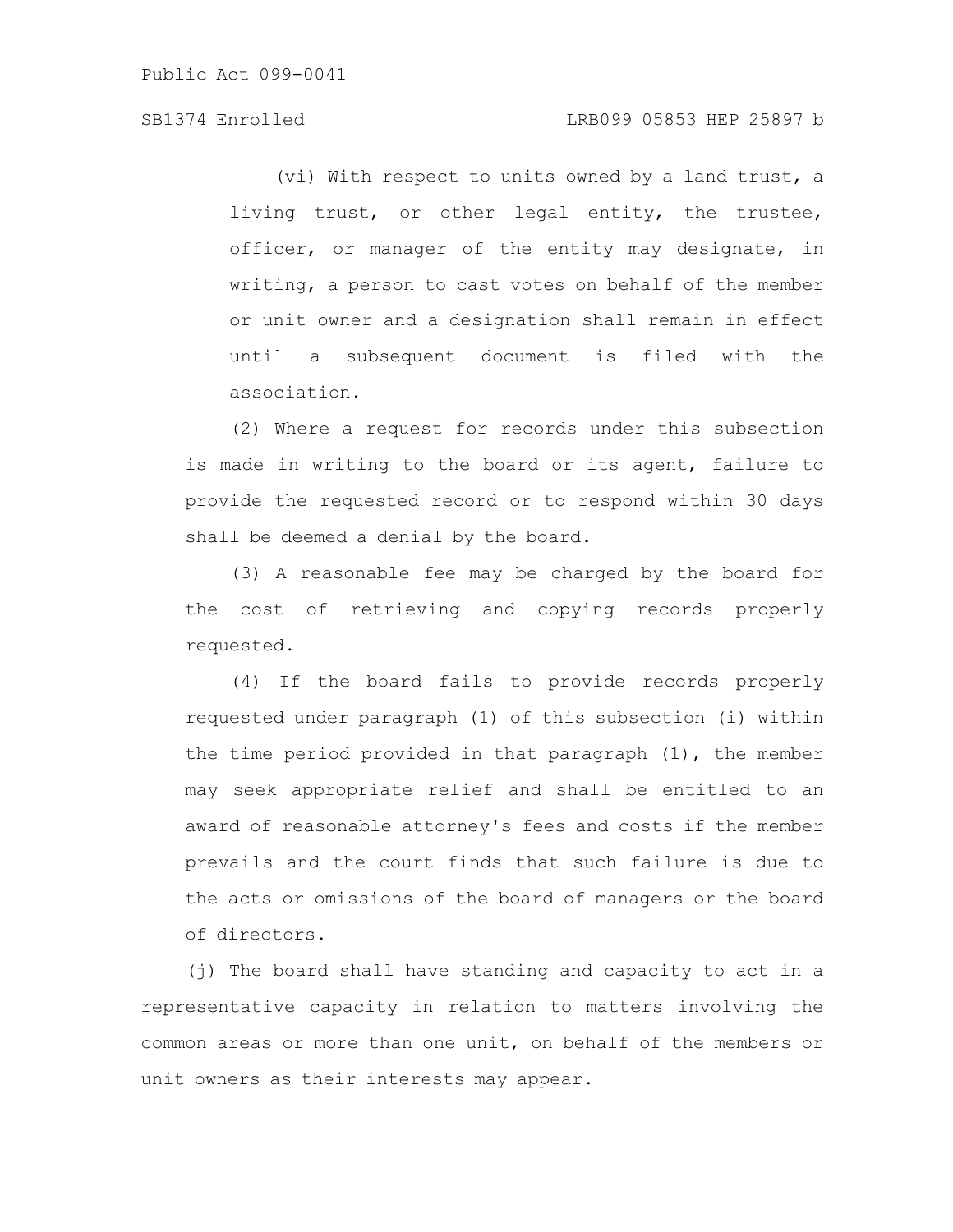(Source: P.A. 97-605, eff. 8-26-11; 97-1090, eff. 8-24-12; 98-232, eff. 1-1-14; 98-241, eff. 8-9-13; 98-756, eff.  $7-16-14.$ 

(765 ILCS 160/1-50)

Sec. 1-50. Administration of property prior to election of the initial board of directors.

(a) Until the election of the initial board whose declaration is recorded on or after the effective date of this Act, the same rights, titles, powers, privileges, trusts, duties, and obligations that are vested in or imposed upon the board by this Act or in the declaration or other duly recorded covenant shall be held and performed by the developer.

(b) The election of the initial board, whose declaration is recorded on or after the effective date of this Act, shall be held not later than 60 days after the conveyance by the developer of 75% of the units, or 3 years after the recording of the declaration, whichever is earlier. The developer shall give at least 21 days' notice of the meeting to elect the initial board of directors and shall upon request provide to any member, within 3 working days of the request, the names, addresses, and weighted vote of each member entitled to vote at the meeting. Any member shall, upon receipt of the request, be provided with the same information, within 10 days after the request, with respect to each subsequent meeting to elect members of the board of directors.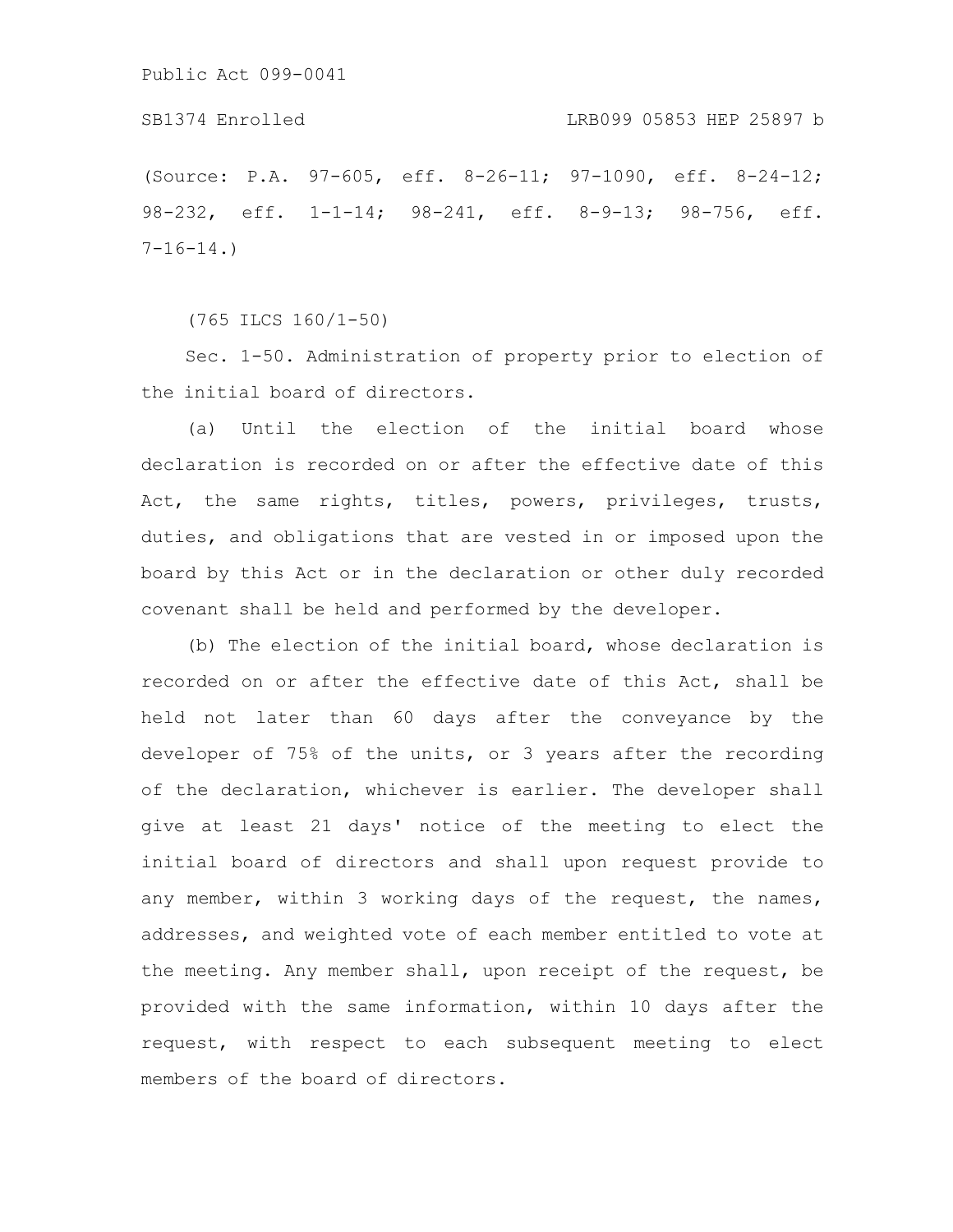### SB1374 Enrolled LRB099 05853 HEP 25897 b

(c) If the initial board of a common interest community association whose declaration is recorded on or after the effective date of this Act is not elected by the time established in subsection (b), the developer shall continue in office for a period of 30 days, whereupon written notice of his or her resignation shall be sent to all of the unit owners or members.

(d) Within 60 days following the election of a majority of the board, other than the developer, by members, the developer shall deliver to the board:

(1) All original documents as recorded or filed pertaining to the property, its administration, and the association, such as the declaration, articles of incorporation, articles of organization, other instruments, annual reports, minutes, rules and regulations, and contracts, leases, or other agreements entered into by the association. If any original documents are unavailable, a copy may be provided if certified by affidavit of the developer, or an officer or agent of the developer, as being a complete copy of the actual document recorded or filed.

(2) A detailed accounting by the developer, setting forth the source and nature of receipts and expenditures in connection with the management, maintenance, and operation of the property, copies of all insurance policies, and a list of any loans or advances to the association which are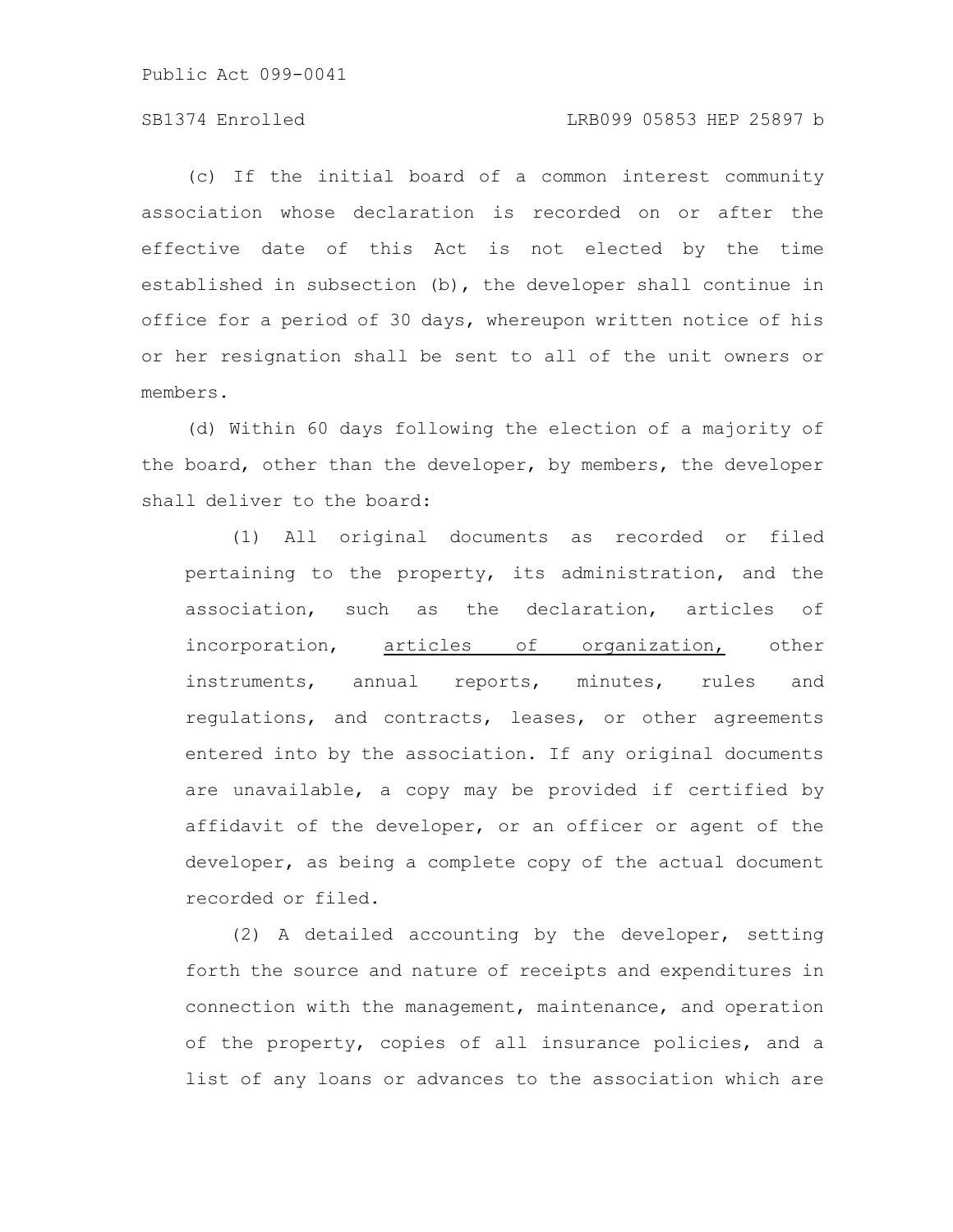outstanding.

(3) Association funds, which shall have been at all times segregated from any other moneys of the developer.

(4) A schedule of all real or personal property, equipment, and fixtures belonging to the association, including documents transferring the property, warranties, if any, for all real and personal property and equipment, deeds, title insurance policies, and all tax bills.

(5) A list of all litigation, administrative action, and arbitrations involving the association, any notices of governmental bodies involving actions taken or which may be taken concerning the association, engineering and architectural drawings and specifications as approved by any governmental authority, all other documents filed with any other governmental authority, all governmental certificates, correspondence involving enforcement of any association requirements, copies of any documents relating to disputes involving members or unit owners, and originals of all documents relating to everything listed in this paragraph.

(6) If the developer fails to fully comply with this subsection (d) within the 60 days provided and fails to fully comply within 10 days after written demand mailed by registered or certified mail to his or her last known address, the board may bring an action to compel compliance with this subsection (d). If the court finds that any of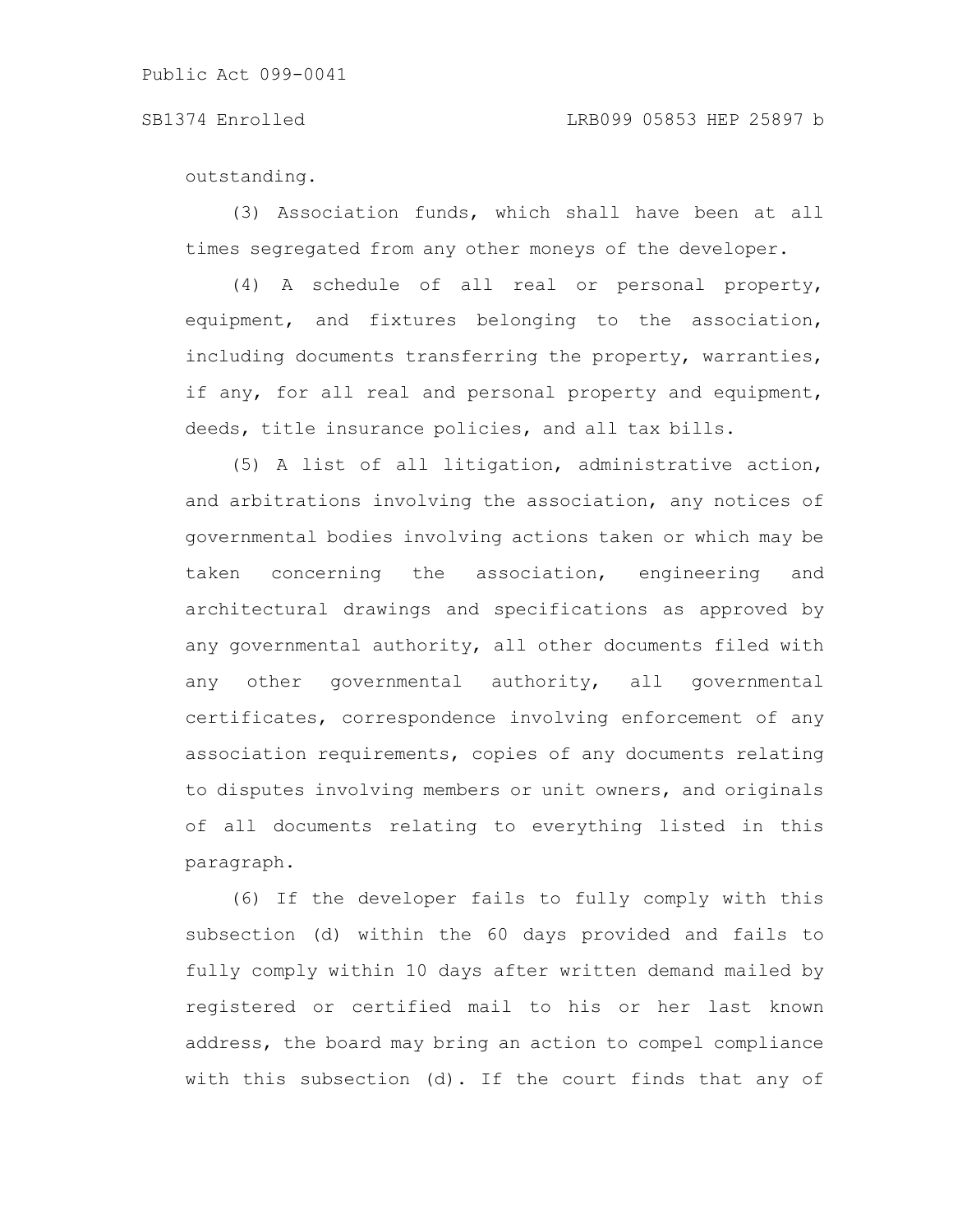the required deliveries were not made within the required period, the board shall be entitled to recover its reasonable attorney's fees and costs incurred from and after the date of expiration of the 10-day demand.

(e) With respect to any common interest community association whose declaration is recorded on or after the effective date of this Act, any contract, lease, or other agreement made prior to the election of a majority of the board other than the developer by or on behalf of members or underlying common interest community association, the association or the board, which extends for a period of more than 2 years from the recording of the declaration, shall be subject to cancellation by more than one-half of the votes of the members, other than the developer, cast at a special meeting of members called for that purpose during a period of 90 days prior to the expiration of the 2-year period if the board is elected by the members, otherwise by more than one-half of the underlying common interest community association board. At least 60 days prior to the expiration of the 2-year period, the board or, if the board is still under developer control, the developer shall send notice to every member notifying them of this provision, of what contracts, leases, and other agreements are affected, and of the procedure for calling a meeting of the members or for action by the board for the purpose of acting to terminate such contracts, leases or other agreements. During the 90-day period the other party